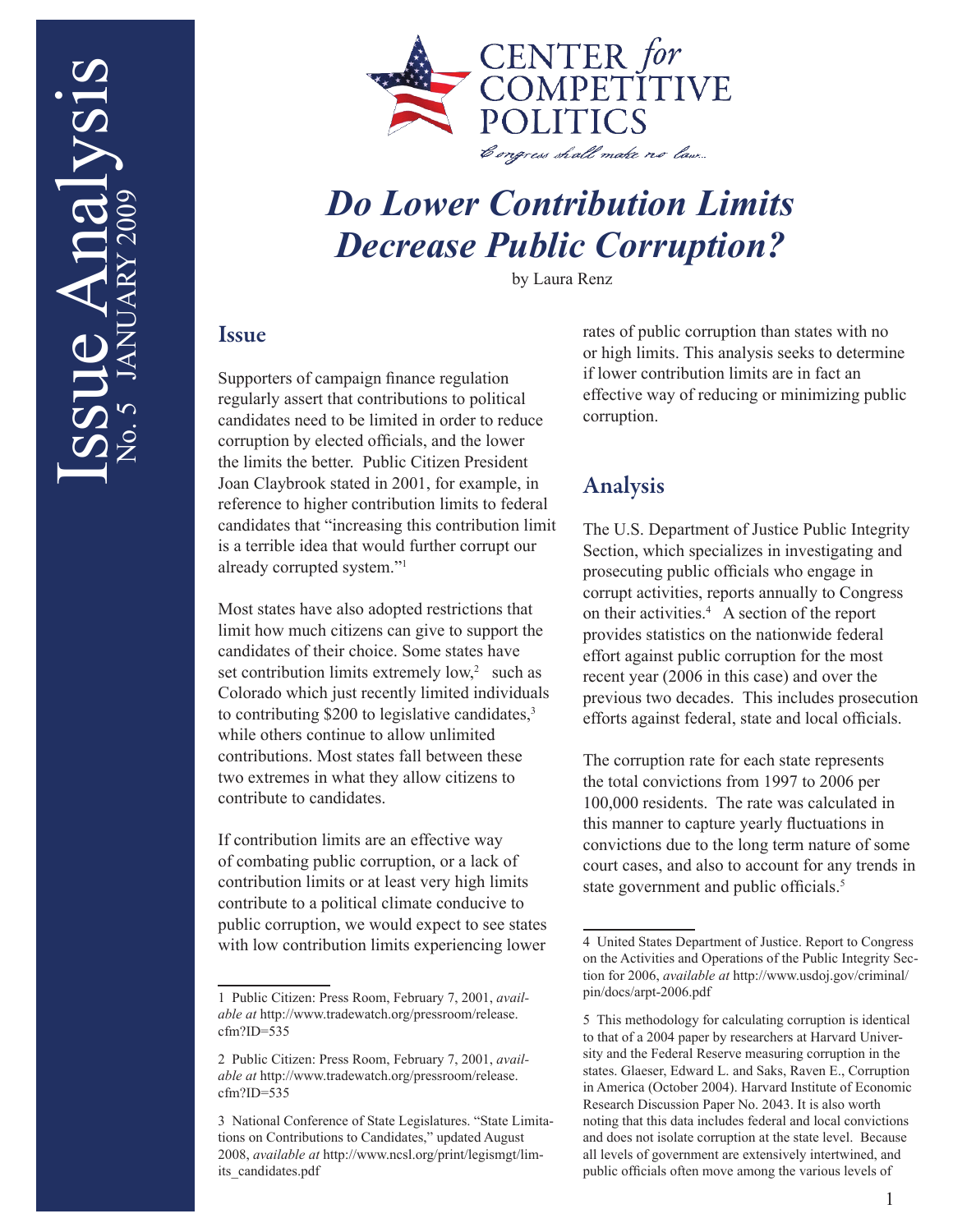

**The three states with the lowest corruption rates have no or very high limits on contributions** 

For our analysis, states are divided into three groups according to their contribution limits for state legislative candidates:

1. States with high (\$5,001+) or no limits on contributions to candidates.

2. States with moderate limits between \$1,001 and \$5,000.

3. States with low limits that allow \$1,000 or less per election cycle.<sup>6</sup>

Each group is color coded – "blue" states have no or high limits on how much a citizen can contribute, "brown" states have low limits, and "green" states fall in between.

We also divide states into three further categories: "High Corruption States" (those with a conviction rate of 4 or more); "Medium Corruption States" (those with a rate of 2 or greater and less than 4); and "Low Corruption States" (those with rates less than  $2$ )<sup>7</sup>. The three tables on page 3 rank all 50 states by corruption rate and are color-coded to show whether each state falls under the high or no limit (blue), moderate limit (green), or low limit (brown) category.

According to the rankings, North Dakota (8.18), Louisiana (7.67), and Mississippi (6.66) are the most corrupt states while Oregon (0.68), Nebraska (0.74), and Iowa (0.91) are the least corrupt.

government, the political culture of a state is treated here as a relatively homogenous single entity at the local, state, and federal levels. In Illinois, for example, between 2002 and 2008 a member of congress and former state legislator was elected Governor, a state representative became U.S. Senator and then President, and a man who started his career as commissioner of the Cook County Board of Tax Appeals was elected lieutenant governor.

6 National Conference of State Legislatures. "State Limitations on Contributions to Candidates," updated August 2008, *available at* http://www.ncsl.org/print/legismgt/limits\_candidates.pdf

7 These numbers were chosen because they cleanly divide all 50 states into thirds.

Of the 15 states with high or no contribution limits, 6 are in the "High Corruption State" category, 3 are classified as "Medium Corruption States," and 6 are in the "Low Corruption State" group. The 21 states with the lowest contribution limits are evenly distributed with 7 states in each category.

Overall, the distribution of corruption among all 50 states is random, at least when compared to contribution limits. All three states with the lowest corruption rates have no or very high limits on contributions to candidates for state legislature, while 2 of the 3 states with the highest corruption rates also have no or very high limits.

Of states with low limits on contributions, 5 make the "Top 10" for high corruption rates while 4 make the "Bottom 10" with very low corruption rates. Half of the states with moderate contribution limits are in the "Medium Corruption" group.

## Conclusion

This analysis demonstrates that there is no credible reason to believe that contribution limits on what citizens can give to candidates for public office has any effect on restraining corruption by elected officials or otherwise cleaning up any "culture of corruption" that may exist. The distribution of states categorized as "High Corruption," "Medium Corruption," and "Low Corruption" shows no relationship to whether a state imposes strict limits on campaign contributions, or imposes no or very high limits. That three of the least restrictive states in terms of contribution limits are the bottom three of the corruption rankings demonstrates the lack of connection between campaign contributions and corruption.

A possible explanation for this is found in a 2008 study of political corruption that analyzed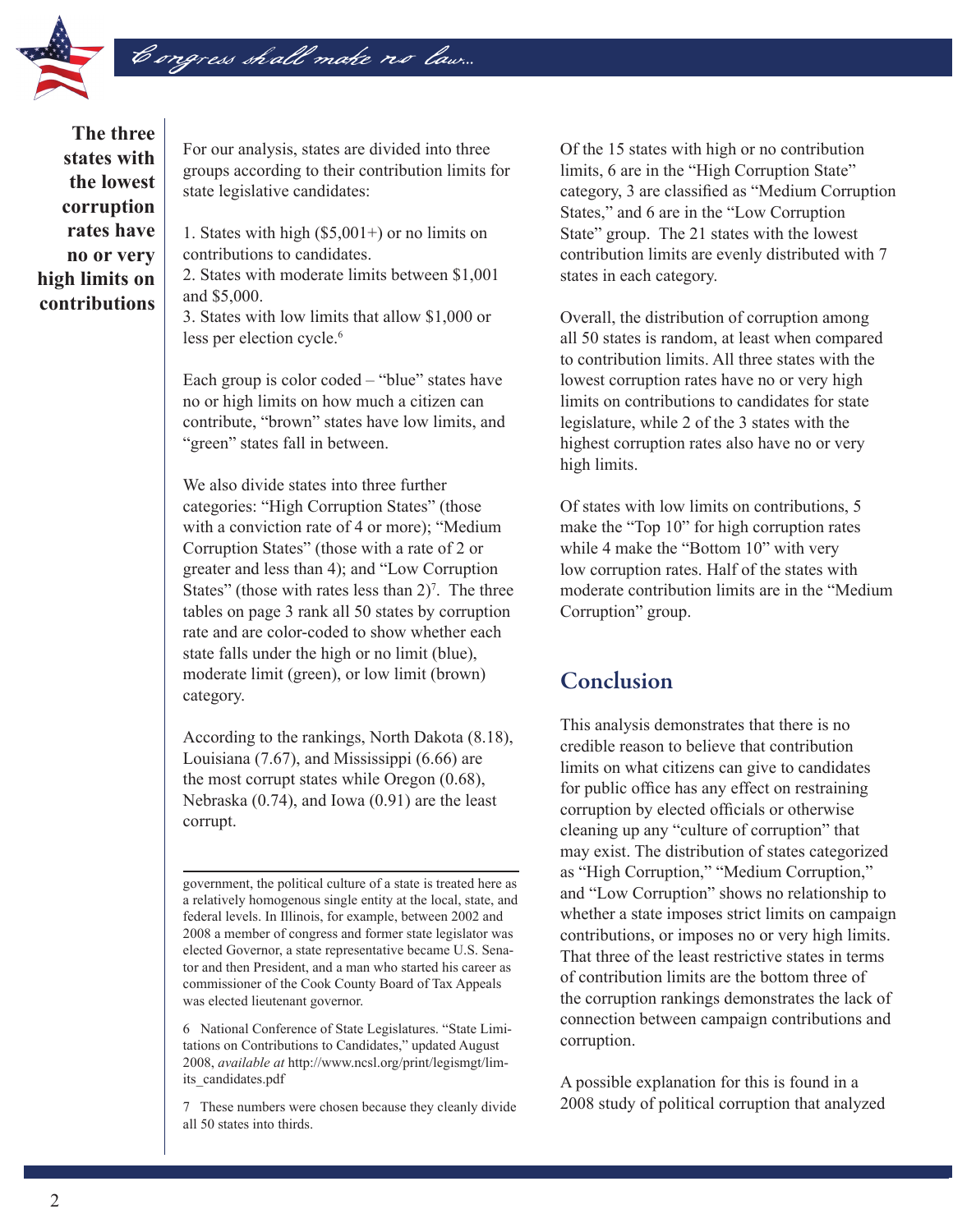| <b>High Corruption States</b> |      | <b>Medium Corruption States</b> |      | <b>Low Corruption States</b> |      |
|-------------------------------|------|---------------------------------|------|------------------------------|------|
| <b>North Dakota</b>           | 8.18 | <b>New York</b>                 | 3.95 | <b>North Carolina</b>        | 1.96 |
| Louisiana                     | 7.67 | Tennessee                       | 3.68 | Vermont                      | 1.92 |
| <b>Mississippi</b>            | 6.66 | Virginia                        | 3.64 | <b>Maine</b>                 | 1.89 |
| Montana                       | 6.34 | Wyoming                         | 3.11 | Arizona                      | 1.88 |
| Alaska                        | 5.82 | Oklahoma                        | 2.96 | Indiana                      | 1.85 |
| South Dakota                  | 5.63 | Connecticut                     | 2.8  | <b>South Carolina</b>        | 1.74 |
| Kentucky                      | 5.18 | <b>Missouri</b>                 | 2.79 | <b>Nevada</b>                | 1.72 |
| Alabama                       | 4.76 | <b>Arkansas</b>                 | 2.74 | Colorado                     | 1.56 |
| <b>Delaware</b>               | 4.69 | Idaho                           | 2.73 | Washington                   | 1.52 |
| Ohio                          | 4.69 | <b>Massachusetts</b>            | 2.66 | <b>Kansas</b>                | 1.41 |
| <b>Illinois</b>               | 4.68 | Rhode Island                    | 2.53 | <b>Utah</b>                  | 1.41 |
| Pennsylvania                  | 4.55 | Texas                           | 2.44 | <b>New Mexico</b>            | 1.38 |
| Florida                       | 4.47 | Maryland                        | 2.31 | Minnesota                    | 1.24 |
| <b>New Jersey</b>             | 4.32 | Michigan                        | 2.14 | <b>New Hampshire</b>         | 1.06 |
| Hawaii                        | 4.2  | Georgia                         | 2.13 | lowa                         | 0.91 |
| <b>West Virginia</b>          | 4.13 | <b>Wisconsin</b>                | 2.09 | Nebraska                     | 0.74 |
|                               |      | California                      | 2.07 | Oregon                       | 0.68 |

**Low limits on contributions to candidates d** not have **an effect on reducing corruption by public officials**

No or High Contribution Limits Moderate Contribution Limits Low Contribution Limits

the "actual decision-making process of a legislator contemplating a corrupt act."<sup>8</sup>

This study concluded that since campaigns are becoming increasingly expensive, the cost in time of raising money in smaller amounts is great. When the law dictates restrictive limits for campaign contributions, the benefit of any sort of financial bribe may be greater to a lawmaker than in a situation where they could raise the same amount of money through traditional legal fundraising that allows higher or no limits. The study concludes that "reducing the amount of money that an individual can give to a campaign does not reduce the likelihood that a legislator will become corrupt. Instead, making the amount of money that can be offered

smaller actually increased the likelihood of corruption."<sup>9</sup>

The conclusion that low limits may in fact have the perverse effect of increasing corruption requires much greater study, and we certainly find no evidence here that this is the case. However, low limits on contributions to candidates for office do not appear to be related to combating corruption.

<sup>8</sup> Nichols, Philip M. "The Perverse Effect of Campaign Contribution Limits: Making the Amount of Money that can be Offered Smaller Increases the Likelihood of Corruption in the Federal Legislature," 2008, *available at* http:// works.bepress.com/philip\_nichols/2/

<sup>9</sup> See note 5 at page 24.